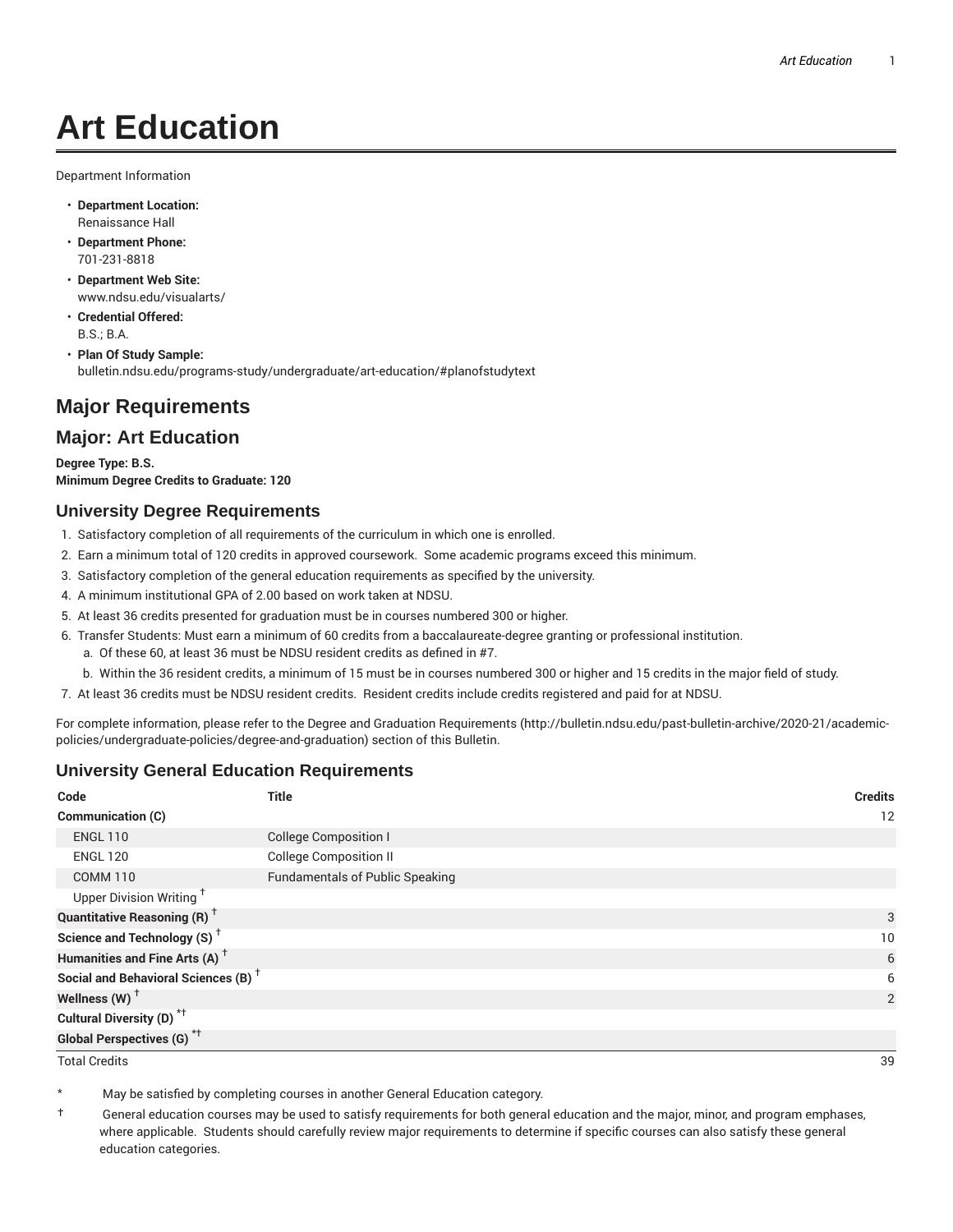• A list of university approved general education courses and administrative policies are available here (http://bulletin.ndsu.edu/past-bulletinarchive/2020-21/academic-policies/undergraduate-policies/general-education/#genedcoursestext).

#### **Major Requirements**

| Code                                                                   | <b>Title</b>                                              | <b>Credits</b> |
|------------------------------------------------------------------------|-----------------------------------------------------------|----------------|
| <b>Art Education Requirements</b>                                      |                                                           |                |
| <b>ART 210</b>                                                         | Art History I (May satisfy general education category A)  | 3              |
| <b>ART 211</b>                                                         | Art History II (May satisfy general education category A) | 3              |
| <b>Professional Education Requirements</b>                             |                                                           |                |
| <b>EDUC 321</b>                                                        | Introduction to Teaching                                  | 3              |
| <b>EDUC 322</b>                                                        | <b>Educational Psychology</b>                             | 3              |
| <b>EDUC 451</b>                                                        | Instructional Planning, Methods and Assessment            | 3              |
| <b>EDUC 481</b>                                                        | Classroom Practice Methods of Teaching I: (Art)           | 3              |
| <b>EDUC 482</b>                                                        | Classroom Practice/Methods of Teaching II:                | 3              |
| <b>EDUC 485</b>                                                        | <b>Student Teaching Seminar</b>                           | 1              |
| <b>EDUC 486</b>                                                        | Classroom Management for Diverse Learners                 | 3              |
| <b>EDUC 487</b>                                                        | <b>Student Teaching</b>                                   | 9              |
| <b>EDUC 488</b>                                                        | <b>Applied Student Teaching</b>                           | 3              |
| <b>EDUC 489</b>                                                        | Teaching Students of Diverse Backgrounds                  | 3              |
| <b>Teaching Specialty Requirements</b>                                 |                                                           |                |
| Studies in Art History                                                 |                                                           |                |
| <b>ART 451</b>                                                         | History of American Art                                   | 3              |
| or ART 453                                                             | Topics in Art History                                     |                |
| <b>ART 452</b>                                                         | Contemporary Art                                          | 3              |
| Studies in Studio                                                      |                                                           |                |
| <b>ART 120</b>                                                         | Painting I                                                | 3              |
| <b>ART 122</b>                                                         | <b>Studio Technology Foundations</b>                      | 3              |
| <b>ART 124</b>                                                         | <b>Foundations of Design</b>                              | 3              |
| <b>ART 131</b>                                                         | <b>Foundations Drawing</b>                                | 3              |
| <b>ART 150</b>                                                         | Ceramics I                                                | 3              |
| <b>ART 160</b>                                                         | Sculpture I                                               | 3              |
| <b>ART 170</b>                                                         | Printmaking I                                             | 3              |
| <b>ART 180</b>                                                         | Photography I                                             | 3              |
| <b>ART 185</b>                                                         | Graphic Design I                                          | 3              |
| <b>ART 230</b>                                                         | Drawing II                                                | 3              |
| <b>ART 330</b>                                                         | Drawing III                                               | 3              |
| or ART 335                                                             | <b>Figure Drawing</b>                                     |                |
| Art Studio or Art History Elective: Select 3 credits                   |                                                           | 3              |
| Intermediate Studio Course: Select one course from the following:      |                                                           | 3              |
| <b>ART 220</b>                                                         | Painting II                                               |                |
| <b>ART 250</b>                                                         | Ceramics II                                               |                |
| <b>ART 260</b>                                                         | Sculpture II                                              |                |
| <b>ART 270</b>                                                         | Printmaking II                                            |                |
| <b>ART 280</b>                                                         | Digital Image and Output                                  |                |
| <b>ART 285</b>                                                         | <b>Graphic Design and Digital Media</b>                   |                |
| Upper Division Studio Electives: Select one course from the following: |                                                           | 3              |
| <b>ART 320</b>                                                         | <b>Topics in Painting</b>                                 |                |
| <b>ART 350</b>                                                         | <b>Topics in Ceramics</b>                                 |                |
| <b>ART 360</b>                                                         | Sculpture III                                             |                |
| <b>ART 370</b>                                                         | <b>Topics in Printmaking</b>                              |                |
| <b>ART 380</b>                                                         | Topics in Photography                                     |                |
| <b>ART 385</b>                                                         | Advanced Topics in Graphic Design                         |                |
| <b>ART 420</b>                                                         | Baccalaureate Studio: Painting                            |                |
|                                                                        |                                                           |                |